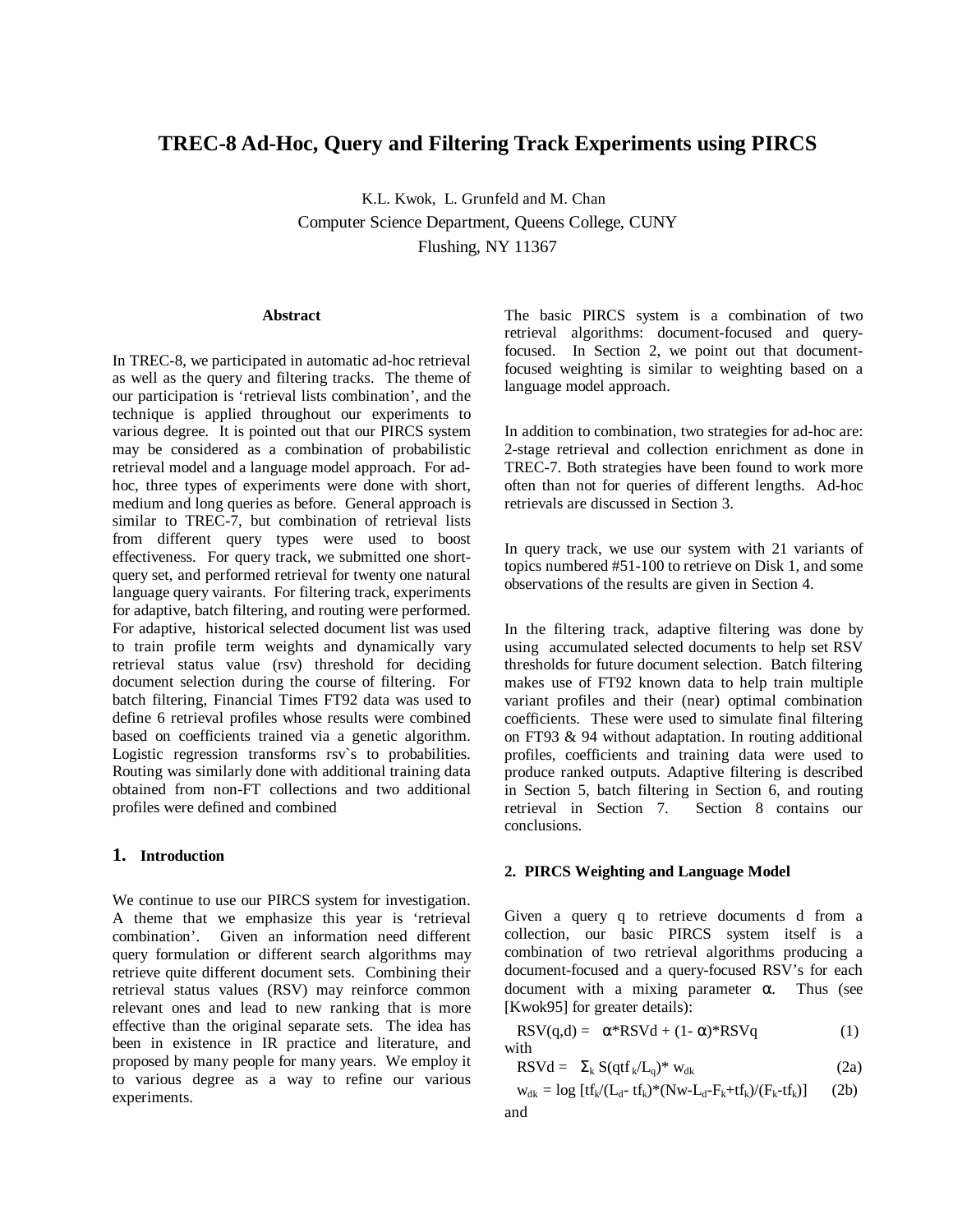$$
RSVq = \Sigma_k S(tf_k/L_d)^* w_{qk}
$$
 (3a)

$$
w_{qk} = \log [qtf_k/(L_q - qtf_k)^*(Nw - F_k)/F_k] \tag{3b}
$$

where tf  $_{k}$ , qtf  $_{k}$  are the frequency of term k in d and q respectively,  $L_d = \Sigma_k$  tf  $_k$ ,  $L_d = \Sigma_k$  qtf  $_k$  are the lengths of d and q, S is a sigmoid-like function,  $F_k = \sum_{all \text{ doc}} tf_k$  is the collection frequency of term k, and Nw =  $\Sigma_k$  F<sub>k</sub> is the number of tokens used in the collection.

Our approach considers a document (or query) as constituted of conceptual components approximated as single terms and self-relevant to the document (query) itself, and we work in a universe consisting of document components rather than documents. Because of the selfrelevance assumption, every query (document) therefore has a relevant and irrelevant set even when no relevant judgment has been made, we are able to bootstrap and provide probabilistic weights to our terms at the initial retrieval stage. Because we work with conceptual components, repeat term usage and item lengths are accounted for, enabling us to remove the binary assumption restriction. The weighting of Eqn. 3b is the familiar probabilistic query term weights but in the component environment. Eqn. 2b is for documentfocused retrieval and the form of the weighting, after taking the approximation  $Nw \gg$  all other frequencies, turns out to be very similar to those used by [HiKr98] via a language model approach, but with a different smoothing coefficient.

Thus, our PIRCS system may also be viewed as a combination of the probabilistic retrieval model and a simple language model. For many of the past TREC experiments, our system has been demonstrated to provide superior effectiveness, and last year it was observed that PIRCS is one of few automatic systems that provides many unique relevant documents in the judgment pool [VoHa98]. We believe this is because our system is unique among participants in that it is a combination of two different models.

### **3 Ad-Hoc Retrieval**

The target collection for ad hoc retrieval is from Disks 4&5, consisting of articles from Financial Times, Federal Register, Foreign Broadcast Information Service and the LA Times, some 2 GB of text in over ½ million documents. These are similar to TREC-7 and we used last year's processed data unchanged.

TREC-8 topics are described in several sections: title, description and narrative. This year, the official ad-hoc runs should make use of the title and description sections only. We call this run pir9Attd. It is a combination of retrieval lists from pir9At0 (title only) and pir9Atd0 (title and description). We consider this group to be short to medium queries. In addition we have two more submitted runs called pir9Aa1 and pir9Aatd, the former has queries making use of all sections, and the latter combines an all section run with pir9Atd0. The title, title+description, and all section queries have on average 2.54, 6.14 and 12.8 unique terms respectively after stemming and stopword removal.

Results for short and medium queries are discussed in Section 3.1 and long queries in Section 3.2.

#### **3.1 Short and Medium Queries**

We follow our TREC-7 approach to short query retrieval by using five methods successively to produce a final retrieval list. These five methods [KwCh98] are: 1) average within-document term frequency to weight short query terms (avtf query term weighting); 2) variable high frequency Zipfian threshold dependent on query size; 3) collection enrichment to improve initial stage output relevant density; 4) enhancing term variety in raw queries by adding highly associated terms from initial retrieval based on mutual information measure; and 5) using retrieved document local term statistics to improve weighting conditioned on irrelevancy in final retrieval.

**Query Type** 

| submit d           |                       | submit d                                             | official      |  |
|--------------------|-----------------------|------------------------------------------------------|---------------|--|
|                    | pir9At0               | pir9Atd0                                             | pir9Attd      |  |
|                    | $%$ inc               | value                                                | value         |  |
|                    | value                 | $%$ inc                                              | $%$ inc       |  |
| Relv.Ret           | 3299<br>$\theta$      | 3272<br>$-1$                                         | 3342          |  |
| Avg Prec           | .3063                 | .3022                                                | .3207         |  |
|                    | $\Omega$              | $-1$                                                 | 5             |  |
| P@10               | .4800                 | .4920                                                | .5080         |  |
|                    | $\Omega$              | 3                                                    | 6             |  |
| P@20               | .4410<br>$\Omega$     | .4290<br>$-3$                                        | .4450         |  |
| P@30               | .4027                 | .3807                                                | .4033         |  |
|                    | $\theta$              | $-5$                                                 | $\Omega$      |  |
| R.Prec             | .3326                 | .3301                                                | .3441         |  |
|                    | $\Omega$              | $-1$                                                 | 3             |  |
| .<br>$\sim$ $\sim$ | $\cdot$ .<br>$\cdots$ | $\bullet$<br>1. TT<br>$\blacksquare$<br>$\mathbf{L}$ | $\sim$ $\sim$ |  |

|                    | Table 3.1a: Automatic Ad Hoc Results for 50 Short |  |  |
|--------------------|---------------------------------------------------|--|--|
| and Medium Oueries |                                                   |  |  |

|        | <b>Query Type</b>   |                                      |              |                                                       |                         |
|--------|---------------------|--------------------------------------|--------------|-------------------------------------------------------|-------------------------|
|        | unsubmit d official |                                      | submit d     | $\alpha$ <corrected <math="" runs="">&gt;</corrected> |                         |
|        | pir9Aa0             | pir9Aatd                             | pir9Aa1      | pir9Aa1*                                              | pir9Aatd*               |
|        | value %             | value %                              | value %      | value %                                               | value %                 |
|        | inc                 | inc                                  | inc          | inc                                                   | inc                     |
| Rely.  | 3344<br>$\Omega$    | 3382<br>$\overline{1}$               | 2751-18      | 3350<br>$\Omega$                                      | 3383<br>$\overline{1}$  |
| Ret    |                     |                                      |              |                                                       |                         |
| Avg    | .3241<br>$\theta$   | $.3303 \quad 2$                      | $.2624 - 19$ | .3249<br>$\Omega$                                     | .3322 3                 |
| Prec   |                     |                                      |              |                                                       |                         |
| P@10   | .4940<br>$\Omega$   | .5120<br>$\overline{\mathcal{A}}$    | $.4500 -9$   | .5040<br>-2                                           | .5140<br>$\overline{4}$ |
| P@20   | .4530<br>$\Omega$   | .4600<br>2                           | .3860 -15    | $.4470 - 1$                                           | .4610<br>2              |
| P@30   | .4080<br>$\Omega$   | .4120<br>$\overline{1}$              | $.3327 - 18$ | $.4033 - 1$                                           | .4107<br>$\overline{1}$ |
| R.Prec | .3441<br>0          | .3512<br>$\mathcal{D}_{\mathcal{L}}$ | $.3065 - 11$ | $.3421 - 1$                                           | .3515 2                 |

**Table 3.1b: Automatic Ad-Hoc Results for 50 Long Queries**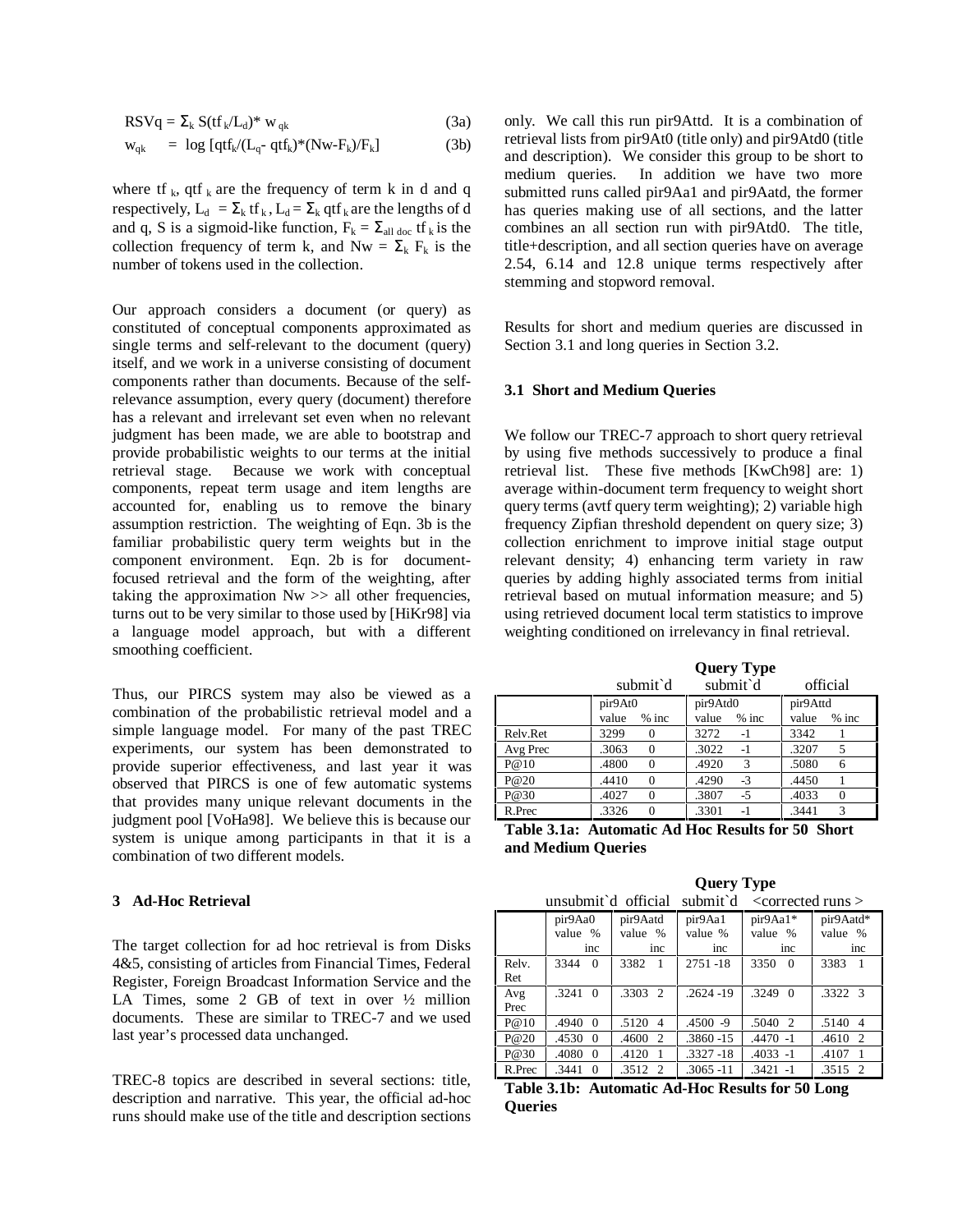For collection enrichment, we form a miscellaneous collection by retrieving the top 200 documents from the sub-collections AP1-3, WSJ1-2, FB6 and using the title form of the queries. This miscellaneous collection is used to enrich the top-ranked set of the initial stage retrieval from the target collection. This year we modified the method slightly by limiting the number of external documents for feedback to a maximum so as not to overwhelm expansion based on documents from the target. It helps for TREC-7 but is slightly worse for TREC-8. We also employ combination of retrieval lists to help improve effectiveness; coefficients of combination are learnt from TREC5 to 7 results.

### **Results and Discussion**

Our TREC-8 results for short and medium queries are summarized in Table 3.1, and their nomenclature has been described in the Introduction. The title only (t0: mean av. prec. 0.3063) and title+description (td0: mean av. prec. 0.3022) runs are very close, with a slight edge to the former. This year there are several highly specific topics with words like 'osteoporosis' #404, 'Schengen agreement' #410, 'killer bee attacks' #430, 'supercritical fluids' #444. They are better with the title alone than adding the description. Title only has 26 queries with better average precision, 19 worse and 5 equal to title+description. However, for retrieved relevants at 1000, the numbers are reversed: 14:15:21. Longer queries generally tend to get better recall as was also found in our previous TRECs. Best result is obtained by combining their retrieval lists (ttd) giving improvements of about 5% over (t0), and is our designated official run. It also has a relevant retrieved at 1000 documents of 3342 which is about 70.7% of the pooled documents that have been judged relevant (4728).

Comparisons with the all-sites median average-precision, precision at 100 and 1000 documents are given in Table 3.2. Our runs are well above median. For example, the official combination run (ttd) has average precision better than median in 43 instances with 3 queries achieving the best, and are worse than median in 7 cases. For title only (t0), the number of queries with precision better, equal or worse than median are: 35:4:11. Out of the 35, 11 have the best values. This year the title only and title+description medians are evaluated separately.

|         |            |           | official  |            | official  |
|---------|------------|-----------|-----------|------------|-----------|
|         | pir9At0    | pir9Atd0  | pir9Attd  | pir9Aa1    | pir9Aatd  |
|         | $=$ $\lt$  | $> = <$   | $> = <$   | $=$ $\lt$  | $=$ $\lt$ |
| AvgPrec | 35.11 4 11 | 34.1 1 15 | 43.3 0 7  | 24.1 0 26  | 37.6 3 10 |
| RR@100  | 34,1888    | 36,5410   | 41.9 36   | 22.7 6 22  | 36,114 10 |
| RR@1K   | 33.21 11 6 | 38,1475   | 40.14 5 5 | 18.9 12 20 | 39,1874   |

**Table 3.2: Ad-Hoc Results: Comparing All Submitted Runs with Median**

### **Year to Year Comparison**

This year's very short (title only) ad-hoc effectiveness is much better than TREC-7, and deserves some discussion since both years use the same collection. Within our site for example, last year's MAP (mean average precision) was 0.2427 for the title only run and 0.3063 this year. The MAP difference of 0.0636 (over 20% improvement) does not seem explainable by parameter adjustments alone. The reason is because the topics for this year appears much easier. If we use a value of  $AP \Rightarrow 0.5$  as an indicator of easy topics, then there are 8 this year and only 4 in TREC-7. These 8 and their key terms are: 403 (osteoporosis), 410 (Schengen), 415 (golden triangle), 420 (carbon monoxide), 423 (milosovic), 430 (killer bee), 441 (Lyme), and 444 (superciritical fluid). The AP sum of this 8 totals 5.6507. The sum of last year's 4 easy topics plus the next 4 top totaled 4.5988. This estimated difference amortized over 50 queries contributes .0210 to the MAP difference, or 33% of the observed increase. Thus, in year to year comparison, as we already noted in TREC-7, topic hardness can play a substantial rule.

# **3.2 Long Queries**

Long queries can use all sections of a topic. Our official long query run is pir9Aatd, which is a combination of the title+description only run pir9Atd0 and another that uses all wordings of a topic pir9Aa0 (un-submitted). In addition, we submitted another run called pir9Aa1, which is the basic pir9Aa0 with phrase-reranking added. Unfortunately, an error was committed during the phrasing operation. Each topic content was first POStagged and each sentence was broken down into noun phrases. A choice can be made to keep only the noun phrases or to keep the residual entries such as verbs, adverbs as well. The wrong choice of keeping more than noun phrases was made. This leads to erroneous reranking of the retrieved documents and bad results for pir9Aa1. After results were known, we re-do the pir9Aa1 run correctly (now called pir9Aa1\*), and these are tabulated in Table 1b. By some fortune, our pir9Aatd combination run was done using the uncorrupted pir9Aa0, and it gives very good results. Had we combined pirc9Atd0 with the corrected pir9Aa1\* run, the result would be slightly better as shown under the pir9Aatd\* column in Table 3.1b.

It is seen from Table 3.1b that phrase re-ranking in pir9Aa1\* (with mean average precision of 0.3249) does not do much to pir9Aa0 (0.3241). Combining the all section run with the title+description run can lead to about 2-3% improvements over the components. When compared to results from all sites, Table 3.2, our official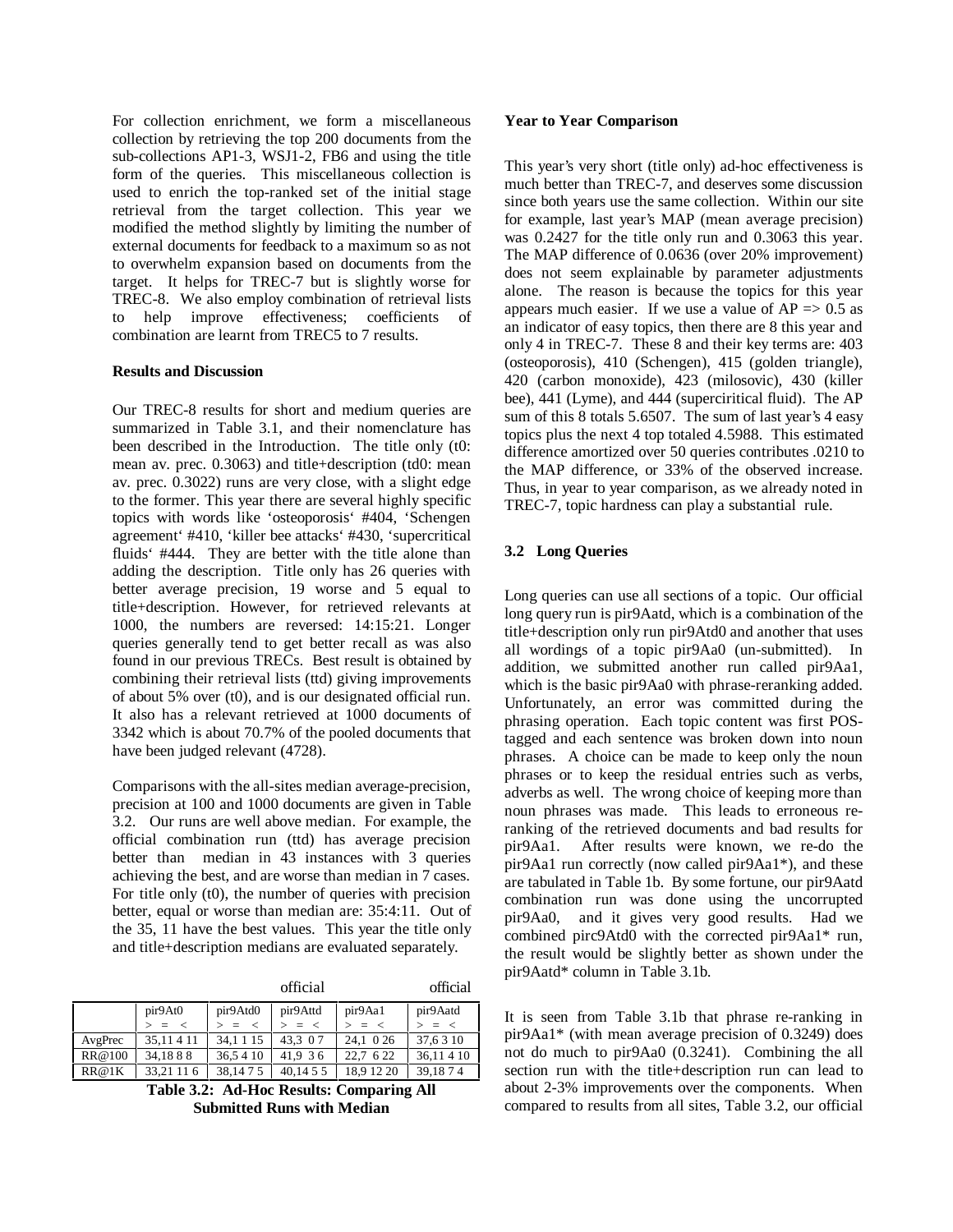long query run has 40 queries equal or above the median with 6 of them being best, and 10 queries worse than median.

# **4. Query Track**

The purpose of the query track is to explore how query variants of the same topical concepts may affect retrieval results. Topics used are 51-100 and retrieval was done on Disk 1. The data consists of variations in average non-interpolated precision for three dimensions T, Q and R. T represents different topics. Q denotes different query compositions for each topic (total of 23 query variants, 21 of which are natural language type and one is our pir1a. Two more are weighted query types which we did not analyze. 'pir' denotes our system. The '1' in '1a' means very short version; longer versions like a sentence are denoted by '2' or '3'). R means different retrieval algorithms (specifically 8 of them like INQ, Sab, etc; one of which pir is our PIRCS system). Readers are advised to refer to the query track report for a description of these queries and retrieval algorithms.

For comparison we will use the average non-interpolated precision. We first try to see which query type does best for each topic using our PIRCS retrieval engine by noting the best retrieval within each topic (i.e. R=pir, for each T, find best Q). It shows query type Sab1c performs best 9 out of 50 times, and a group of 6 other query types (INQ1c, INQ2e, INQ3d, Sab1b, Sab3a and pir1a) perform best 4 out of 50. Others have less. It seems the Sab1c query formulation agrees well with our engine. When we evaluate the average precision over all topics for each of the 21 query type using our engine (i.e. R=pir, for each Q average over all T), our pir1a formulation returns the best performance at 0.3030. Putting this in perspective, the title section of the TREC original topics gives an average precision of 0.2973. If the title, description and narrative sections are used to produce long queries, the average precision is 0.3330.

When the data is averaged over 21 query types for all 50 topics (i.e. for each R, average over all Q and T), we can see how each retrieval algorithm performs. It seems that our pir method returns an average precision of 0.2458, practically the same as Sabe's 0.2459.

When the data is averaged over 21 query types and all 8 algorithms (i.e. for each T, average over all Q and R), one may get some idea of how hard each topic is for retrieval. Average precision varies from 0.6527 (topic 70) to 0.0131 (topic 74). Unlike the current ad-hoc experiments, there are no topics with highly specific terms like `oesteoporosis` or `Schengen agreement` that can return precision values of 0.8 or higher. Topics 58 (0.5640) and 59 (precision 0.0988) seem to represent one

easy and one hard topic, and we choose them to have a closer look.

Since we cannot run other retrieval algorithms, we focus on the results for topic 58 and 59 returned by our pir engine. For topic 58, out of 21 query types, only 5 have average precision of less than 0.6884, showing that it is an easy topic. The reason these 5 do not do well is because the words `rail strike(s)` were not used in their formulation. Instead, `railroad strike`, `strikes .. against

|    | query                                           | Av.Prec.<br><b>Initial</b> | Av.Prec.<br><b>Final</b> |
|----|-------------------------------------------------|----------------------------|--------------------------|
| 1  | rail strikes (has 'railstrike') -<br>NIST title | 0.6872                     | 0.7537                   |
| 2  | rail strike reports (") - INQ1a                 | 0.6858                     | 0.7497                   |
| 3  | rail strikes, walkouts (") - pir1a              | 0.6413                     | 0.7364                   |
| 4  | strikes by rail (no 'railstrike')               | 0.6755                     | 0.7347                   |
| 5  | NIST long query (has 'railstrike')              | 0.5393                     | 0.7173                   |
| 6  | railstrikes                                     | 0.2133                     | 0.6915                   |
| 7  | rail walkouts                                   | 0.3957                     | 0.6754                   |
| 8  | railway strikes                                 | 0.2704                     | 0.3908                   |
| 9  | railroad strikes                                | 0.3165                     | 0.2946                   |
| 10 | Line1 $(.5)$ combine Line7 $(.5)$               |                            | 0.7414                   |
| 11 | (.3)<br>(.7)                                    |                            | 0.7534                   |
| 12 | (.8)<br>(.2)                                    |                            | 0.7556                   |



railroads`, or `labor relations .. in transportation industry` are used.

Table 4.1a shows some deliberate variations of wordings for Topic 58. For human understanding, `rail strike`, `railroad strike`, and `railway strike` seem synonymous; yet for retrieval the latter ones are much worse (Lines 1, 8 & 9, average precision of .7537, .3908, .2946 respectively). The juxtaposition of `rail strike` also contribute an additional 2-word phrase `railstrike` in our system, but its effect is small (Lines  $1 \& 4$ ) and does not account for those large differences. Lines 2 & 3 shows the idiosyncrasy of IR: one would expect `walkouts` to add more content and focus to `rail strikes`, yet it is worse than adding `reports`. Paragraph size query is not as good as the two words in this case as shown in Line 5. Lines 7,  $8 \& 9$  show that the term `rail` is critical for this query concerning strikes. But, how does one know during query formulation? The document frequency of rail, railroad and railway are: 3108, 3902, 1516 and do not seem able to indicate the usefulness of one or the other. Perhaps one may say that 'rail strike(s)' is the normal description of this concept.

In the spirit of our theme, we try combining queries of Line  $1 \& 7$  giving results in Lines 10, 11  $\&$  12. With the right coefficient, it can surpass the best of its constituents. Even choosing a coefficient of 0.5 is not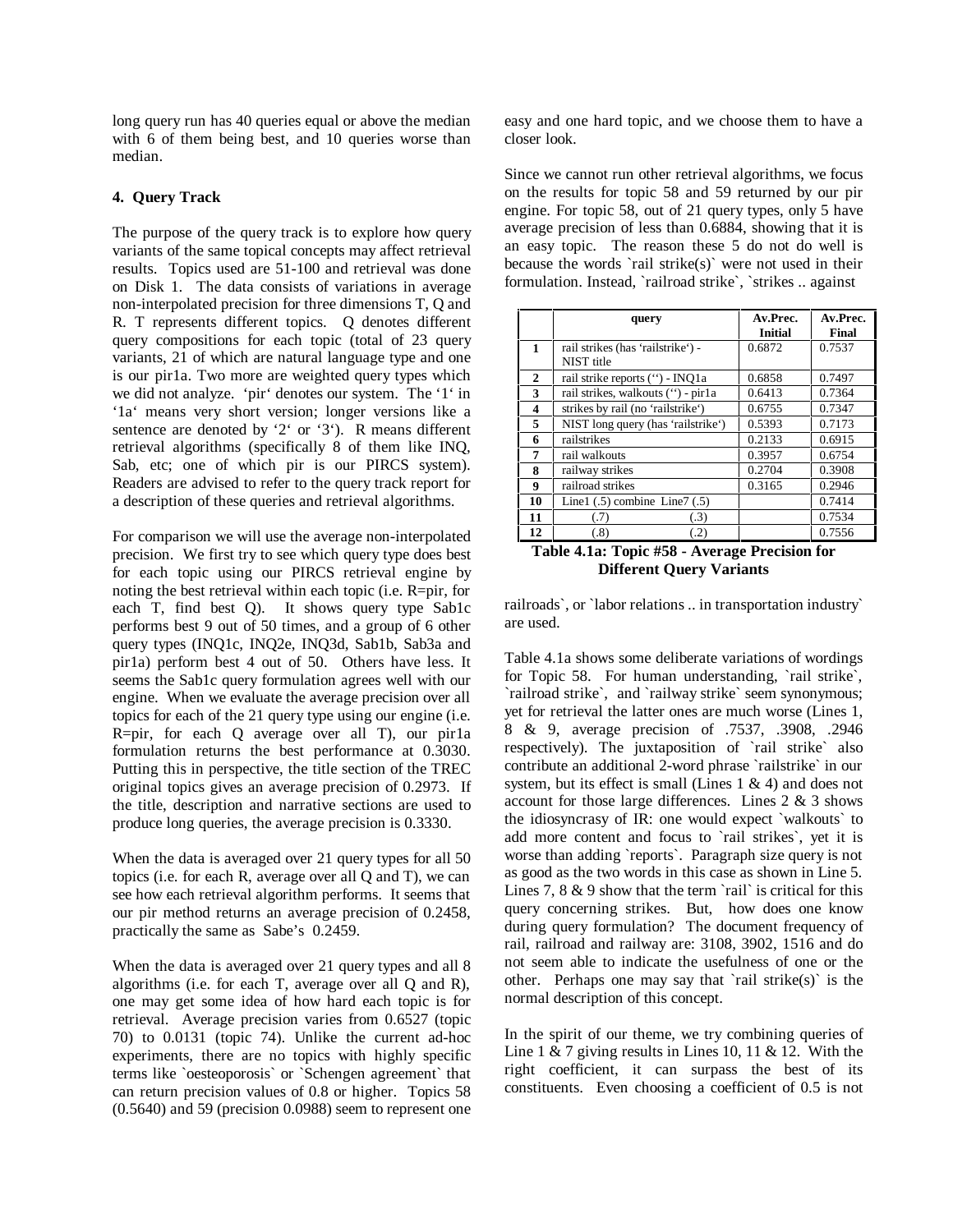bad at 0.7414 average precision, better than using the UNION of such words in a single query shown in Line 3.

Topic 59 is one kind of hard topic, with some of its variant results shown in Table 4.1b. Out of 21 query types, only 8 achieve precision above 0.1 (best is Line 1 of 0.3420) according to our pir engine. It asks for a very

|              | query                             | Av.Prec | Av.Prec |
|--------------|-----------------------------------|---------|---------|
|              |                                   | Initial | Final   |
| 1            | storm deaths - Sab1b              | 0.2255  | 0.3420  |
| $\mathbf{2}$ | damaging weather<br>what          | 0.1205  | 0.3206  |
|              | events have caused deaths -       |         |         |
|              | INO <sub>2</sub> b                |         |         |
| 3            | storm fatalities                  | 0.0869  | 0.3147  |
| 4            | rain<br>violent<br>has<br>storms  | 0.3173  | 0.3099  |
|              | caused many deaths - INQ3d        |         |         |
| 5            | deaths caused by storms s/as      | 0.3098  | 0.2744  |
|              | typhoons, hurricanes,             |         |         |
|              | tornados-Sab3a                    |         |         |
| 6            | weather deaths, injuries          | 0.0699  | 0.2718  |
|              | pir1a                             |         |         |
| 7            | NIST long topic                   | 0.0157  | 0.0060  |
| 8            | weather related fatalities        | 0.0218  | 0.0267  |
|              | NIST title                        |         |         |
| 9            | Line1 $(.5)$ combine Line6 $(.5)$ |         | 0.4253  |
| 10           | (.7)<br>(.3)                      |         | 0.4197  |
| 11           | (.8)<br>(.2)                      |         | 0.3930  |
| 12           | Line1 UNION Line6                 | 0.2709  | 0.4035  |

**Table 4.1b: Topic #59 - Average Precision for Different Query Variants** 

general concept 'weather related fatalities'. Two simple words 'storm deaths' is best for this retrieval (Line 1), while 'storm fatalities' (Line 3) is also very good. It turns out that 'fatalities' without 'storm' is a bad choice. Queries using 'weather' with 'fatalities' all return miserable results like (Line 8). 'deaths' seem to be a more effective choice (Line  $2 \& 6$ ) although it is difficult to see why one is better than the other at query formulation. 'Weather related' is very general, and it would seem spelling out the more common occurring specific cases such as: hurricanes, tornadoes, floods, rain etc. may be more useful. Line 4 did just that but surprisingly it was only good (0.2744) and not the best. The word 'storm' seems to capture the concept 'weather related bad things' well as it is less polysymous than 'weather'. Combination of retrieval lists (Lines 9, 10 & 11) or combining terms in one query i.e. longer query (Line 12) can boost effectiveness substantially even for this hard query.

The study of these two queries only shows that the choice of words for retrieval is crucial for good results. How to make a good choice is not at all clear.

### **5 Adaptive Filtering Track**

This year's adaptive filtering task makes use of topics

 #350-400 to select documents from the FT (Financial Times) collection from 1992 to 1994 in date order. Adaptive filtering is difficult. A possible approach is to use a two step strategy: at start when little knowledge is known, a simple adaptive threshold-adjustment and profile re-weighting method is used. After sufficient relevant data is available, train and expand profiles carefully and do filtering without adaptation like in batch filtering. Batch filtering is discussed in Section 5.

To prepare for filtering, a dictionary was defined by processing some 1.2 GB of texts consisting of FT91, AP3, all of Foreign Broadcasting FBIS and WSJ-2 collections. These were chosen to be close to the time period 1992-94 as well as content. The dictionary size after stopword removal and Zipf thresholding is about 240K. The filtering collection FT92-94, with long documents segmented into sub-documents, were then processed against this dictionary with no manual classification codes used, only the text portion of each document. The setup was employed to debug codes for mapping physical document order on CDROM to given date order, but not used for training. Training was done using the TREC-7 AP filtering collections, and parameters transferred to this TREC-8 task. We corrected some bugs in our TREC-7 program and also modified our approach.

Many considerations are needed for adaptive filtering. These include defining an initial profile together with an initial selection threshold to start the process, adaptively train the profile to tailor to the type of documents seen so far, dynamically adapt the threshold to select or not select a document for examination, determine how often these changes are to be made, and at the same time attempt to maximize a target utility value. Both adaptation of the filtering profile and that of the threshold are useful. Improved profiles help to separate relevant documents from irrelevant ones better, based on probability or RSV values assigned. Threshold adjustments help to achieve a utility target for the selected documents. Our approach emphasizes on threshold adaptation. Threshold is adjusted periodically after a number of documents have gone through the process and when profiles are updated. Profiles are changed only when a new relevant document has been selected. Moreover, no query expansion was done.

Initial profiles are defined using the raw topic descriptions and our dictionary and term statistics. For document selection when no relevant documents are known, two RSV thresholds Thi and Tlo are defined initially. Documents with RSV>Thi should have high probability of being relevant to a profile, and the opposite is true for documents with RSV<=Tlo. These were set by calculating a profile self-retrieval RSV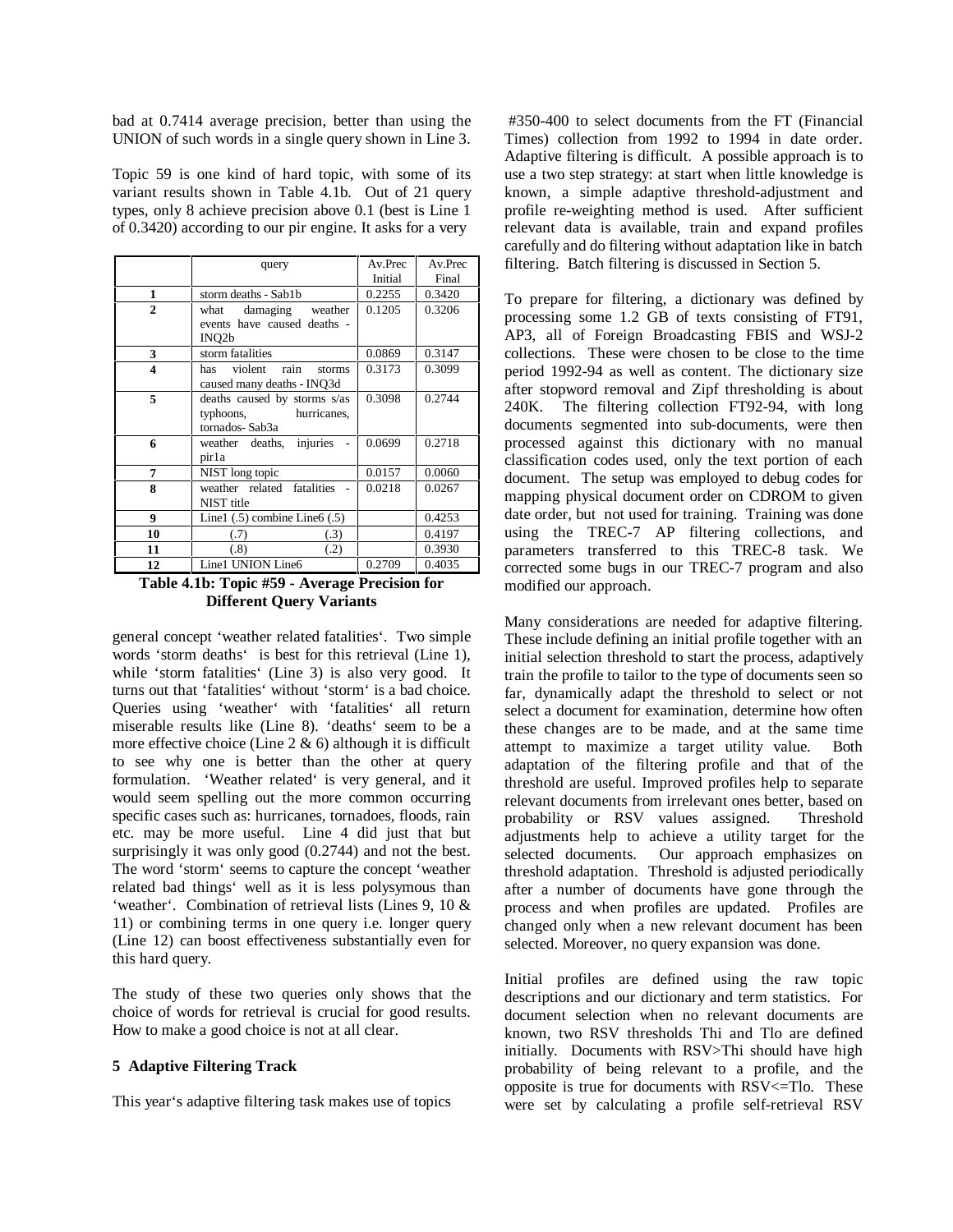(SRSV) [KwGL95]. Each profile is regarded as relevant to its own description when it is considered as a document, and this SRSV value is large. In reality, documents may only overlap partially with a profile and still be relevant, and their RSV's are much less than SRSV. Our two thresholds are defined as: Thi=hi\*SRSV, Tlo=lo \*Thi, where lo is fixed as 0.8, and hi depends on the utility target F. Typical hi values we used are 0.35 for F1 and 0.3 for F2 utilities. These values are based on experimentation with TREC-7 filtering discussed later. As filtering proceeds, Thi may be updated, but it is not allowed to fall below Tlo if no relevant documents have been selected.

Once the process starts, statistics of term usage is kept for all documents filtered. For documents selected, whether relevant or not, they are stored as a retrieval collection for training purposes. In addition, a running total of the number of documents N that passes through the system, the number examined Ne, and the number found relevant Nr are also kept. This allows us to evaluate an overall average precision preg=Nr/Ne for the user and the proportion of documents examined Ne/N at any time. preg is a global precision indicator. In addition, a local Nr/Ne precision prel for the last two update rounds is also calculated for fine-tuning the adaptation of the threshold.

The update schedule is set to once every no=2,000 documents filtered based on experiments with the AP collection. We try to dynamically adjust the RSV threshold T (to determine select or not select a document) based on N, Nr, Ne. Specifically:

| if (no relevants seen yet)                 |
|--------------------------------------------|
| $T = T*(1-e)$ when $T > Tlo \& Ne/N < SRT$ |
| else {if (change in Nr) {                  |
| update profile weights                     |
| recalculate T using selected docs }        |
| if (change in Ne) {                        |
| if (both preg & prel < G) T=T*(1+2*e)      |
| if (both preg & prel >G) T=T*(1-e) }       |
|                                            |

SRT (selection rate threshold) is set to 0.001 to prevent relaxing T too much if there are too many documents selected already and none is relevant, e=0.05 is an adjustment rate. With other parameters fixed, we

| $hi\ G$ | 4      | .45  | د.    | .55  | .6   |
|---------|--------|------|-------|------|------|
|         | $-271$ | 838  | 1342  | 1603 | 1661 |
| .35     | 537    | 1040 | 1460  | 1844 | 1672 |
|         | 431    | 835  | 12.72 | 1268 | 1236 |

**Table 5.1a: Training from AP collection - utility values as a function of hi & G: target F1=0.4** 

| hi\G |           | .35                     |                          | .45                            | د.   |
|------|-----------|-------------------------|--------------------------|--------------------------------|------|
| 27   | 2070      | 3028                    | 3575                     | 3590                           | 3304 |
|      | 2967      | 3823                    | 3772                     | 3893                           | 3494 |
| .35  | 2848      | 3314                    | 3564                     | 3346                           | 2821 |
|      | - -<br>__ | $\sim$<br>$\sim$ $\sim$ | $\overline{\phantom{a}}$ | --<br>$\overline{\phantom{a}}$ |      |

**Table 5.1b: Training from AP collection - utility values as a function of hi & G: target F2=0.25** 

consider the utility performance as a function of G and hi. These are set to achieve maximal utility values according to training parameters from the AP collection as shown in Tables 5.1a,b. We submitted two runs for F1: pir9LF1 (hi = .35, G = .55) and pir9LF1a (hi = .35, G  $=$  .6), and two runs for F2: pir9LF2 (hi  $=$  .3, G  $=$  .4) and pir9LF2a (hi = .3,  $G = .45$ ).

# **Results & Discussion**

Table 5.2a,b summarize results of the adaptive filtering runs which are named pir9LF1 and pir9F1a respectively for the utility F1. F1 aims at selecting all documents with a probability of relevance  $> 0.4$ . In addition to F1 scores, we tabulate also docs (number of documents selected), #rel (number of relevant documents selected), precision and recall, and  $N<sub>+</sub>, o,$ - (number of queries that have positive, zero and negative utility). The two runs differ very little.

 **Comparison** 

|          | with Median                        | LF1                                           |
|----------|------------------------------------|-----------------------------------------------|
| FT       | $\,<\,$<br>$\mathbf{I}$<br>$=$ $-$ | #rel Prec Recl $N+$ No $N-$<br>docs<br>score  |
| 92       | 31,13 3 16,1                       | $-575$<br>520<br>.93 .179 .161<br>- 9<br>7 34 |
|          |                                    | (576) best submitted<br>$(+278)$              |
| 93       | 14.9<br>15 21                      | $-438$<br>334 46 .138 .073<br>8 14 28         |
|          |                                    | $(+260)$<br>$(629)$ best submitted            |
| 94       | 27,15 6<br>- 17                    | -254 257 52 .202 .080 15 14 21                |
|          |                                    | $(+260)$<br>$(647)$ best submitted            |
| $92 - 4$ | 27.8<br>2<br>- 21                  | $-1268$<br>1111 191 .172 .103 12 6 32         |
|          |                                    | (1852) best submitted<br>$(+494)$             |

**Table 5.2a: LF1 Adaptive Filtering for pir9LF1** 

|          | <b>Comparison</b><br>with Median | $L_{\rm F1}$                              |
|----------|----------------------------------|-------------------------------------------|
| FT       | $\,<\,$<br>$\rm{~}$<br>$=$       | docs #rel Prec Recl N+ No N-<br>score     |
| 92       | 32,13 2 16,1                     | 505 .89 .176 .155 10<br>$-565$<br>7 33    |
|          |                                  | $(+278)$<br>(576) best submitted          |
| 93       | 16.9<br>15 19                    | 332 47 .142 .075 10<br>-429<br>-14 26     |
|          |                                  | $(+260)$<br>$(629)$ best submitted        |
| 94       | 25,14<br>19<br>6                 | 253<br>49 .194<br>.076 13 13 24<br>$-261$ |
|          |                                  | $(+260)$<br>$(647)$ best submitted        |
| $92 - 4$ | 27.8<br>19<br>4                  | -1255 1090 185 .170<br>.100<br>13 5 32    |
|          |                                  | (1852) best submitted<br>$(+494)$         |

**Table 5.2b: LF1 Adaptive Filtering for pir9LF1a Comparison**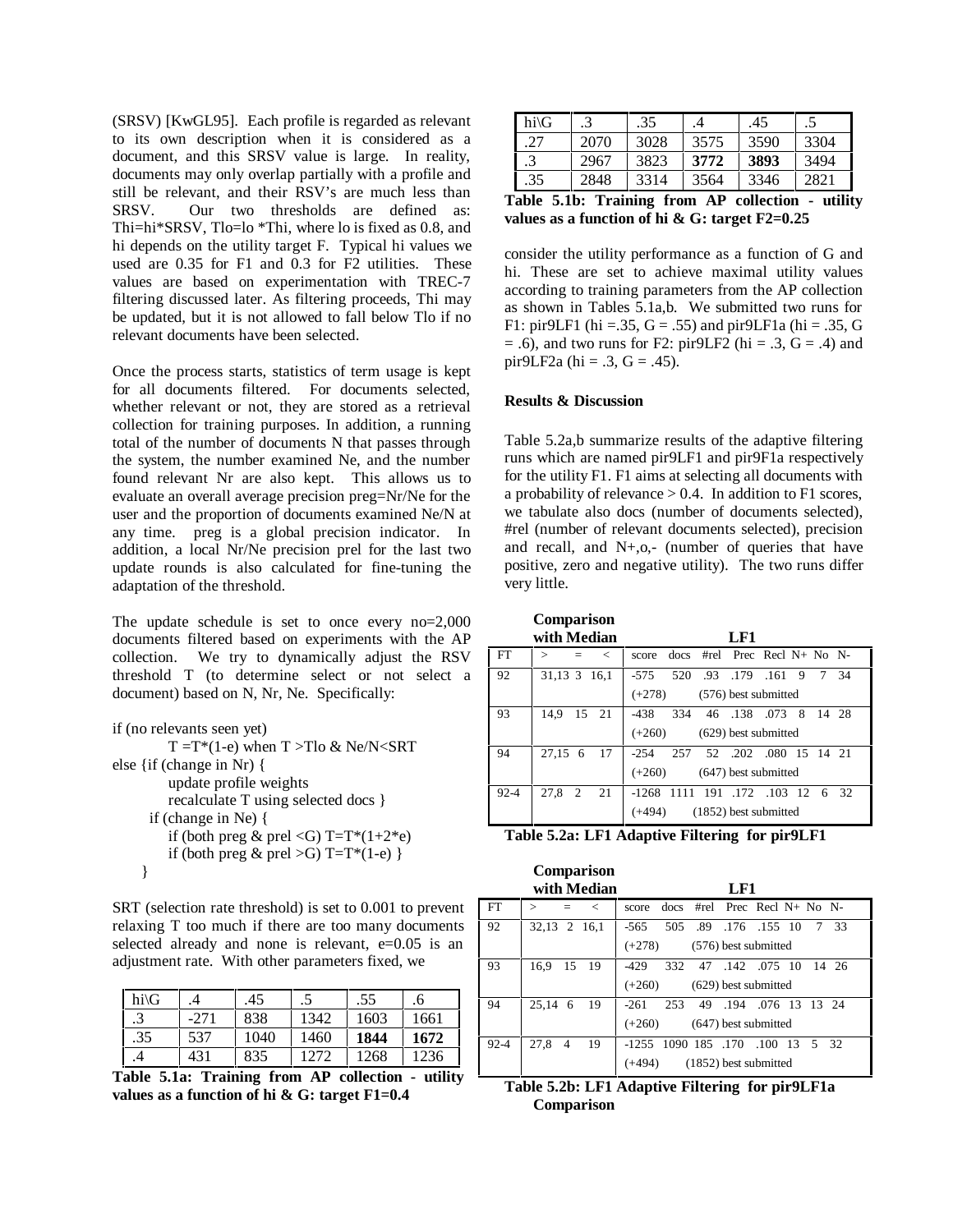|      | with Median             | $L_{\rm F2}$                                  |
|------|-------------------------|-----------------------------------------------|
| FT   | $\mathbf{I}$<br>$\,<\,$ | $10 \cos$ #rel Prec Recl N+ No N-<br>score    |
| 92   | 12,5 11 27,8            | 1092 123 113 214 13<br>4 33<br>$-600$         |
|      |                         | $(+435)$<br>(576) best submitted              |
| 93   | 11,5 15 24,7            | $-174$<br>438<br>66 .151 .105 16<br>- 25<br>9 |
|      |                         | $(+349)$<br>$(629)$ best submitted            |
| 94   | 16,8 17<br>17,5         | $-39$<br>251<br>53 .211 .082 16 10 24         |
|      |                         | $(+383)$<br>$(647)$ best submitted            |
| 92-4 | 13.3 6 31,10            | -813 1781 242 .136 .131 20<br>2 28            |
|      |                         | $(1852)$ best submitted<br>$(+990)$           |

**Table 5.2c: LF2 Adaptive Filtering for pir9LF2** 

 **Comparison** 

|      | with Median     | LF2                                        |
|------|-----------------|--------------------------------------------|
| l FT | $\,<\,$<br>↘    | $10 \cos$ #rel Prec Recl N+ No N-<br>score |
| 92   | 12,6 13 25,8    | -583 1155 143 .124 .248 12 4 34            |
|      |                 | $(576)$ best submitted<br>$(+435)$         |
| -93  | 9.5 13<br>28.9  | 73 .154 .116 14 11 25<br>-181<br>473       |
|      |                 | $(+349)$<br>$(629)$ best submitted         |
| 94   | 15,8 15 20,6    | 294<br>.204 .093 13 12 25<br>-54<br>60     |
|      |                 | $(+383)$<br>$(647)$ best submitted         |
| 92-4 | 10.3<br>6 34.12 | -818 1922 276 .144 .149 17 3 30            |
|      |                 | (1852) best submitted<br>$(+990)$          |

**Table 5.2d: LF2 Adaptive Filtering for pir9LF2a** 

This task was not successful as the F1 scores are negative for all years. The learning process for the profile weighting and threshold setting however seem correctly done as the scores get better in successive years. When compared with results from all participants, we have at least 29 instances better or equal to the median out of 50 for all years.

Tables 5.2c,d summarize our filtering runs for the LF2 utility target of 0.25 precision. As previously, utility scores improve year to year, but they are all negative, and results are below median. Filtering the FT collections appears quite a difficult task. Its characteristics seem very different from the AP collection; bringing parameters based on that collection seems not useful. Even the more restrictive parameters set for LF1 do not return positive scores for the LF2 target. However, after results were known, more restrictive parameters were set and we were able to achieve positive utilities of around 65 for F1 and 170 for F2.

# **6 Batch Filtering and Routing Retrieval 6.1 Pircs and genetic algorithms**

The TREC8 filtering and routing tasks were used as a testbed for our research in applying genetic algorithms learning [Gold89,Holl75] in Information Retrieval, in conjunction with the Probabilistic Information Retrieval

Component System (PIRCS). PIRCS itself is a combination of two networks, implementing different retrieval modes, query-focused retrieval (type 1) and document-focused (type 2) retrieval. The user is allowed control over the combination coefficients to fine tune retrieval effectiveness. If these coefficients are set to  $(0,1)$  and  $(1,0)$ , the resulting retrievals will be virtually independent. There are other ways of getting differing retrievals, one of the most effective is varying the term expansion levels.

Given a retrieval system r, which assigns a Retrieval Status Value  $(RSV_r)$  to retrieved documents, the output of different retrieval systems can be combined by some function  $f(RSV_r)$ . A GA can search this space to yield a combination, which is superior to any individual retrieval. A simple function of this type, which we use in the current experiments is linear addition, sum\_of( $a_r$  \*  $RSV<sub>r</sub>$ ), where the  $a<sub>r</sub>$  are arbitrary coefficients. A retrieval of this type, which uses RSV as features instead of term weights, we call second level retrieval.

# **6.2 Goals for Batch Filtering**

Two requirements must be met in order for a batch filtering system to perform well. It must be able to create a profile, which will generate a satisfactory retrieval. In the past TREC meetings there was a high correlation between the best retrievals and the best filtering scores. An additional challenge is to set the retrieval threshold to satisfy the target functions.

# **6.3 Methodology for Batch Filtering**

Fig-1 describes a pictorial representation of the batch filtering procedure.

The FT92 Collection was indexed and statistics were collected by our standard PIRCS system. The collection was divided into two equal parts, a test collection and a training collection. The creation of the final filtered documents was a four-step process.

Step 1) Six retrieval profiles were created from the training subcollection using the Pircs system. They are listed below a run name abbreviation followed by a short description:

- (not1) pircs no training type 1
- (not2) pircs no training type 2
- (pircsb1) pircs type 1 expansion 250
- (pircsb2) pircs type 2 expansion 60
- (pircsf1) pircs type 1 expansion 40
- (pircsf2) pircs type 2 expansion 10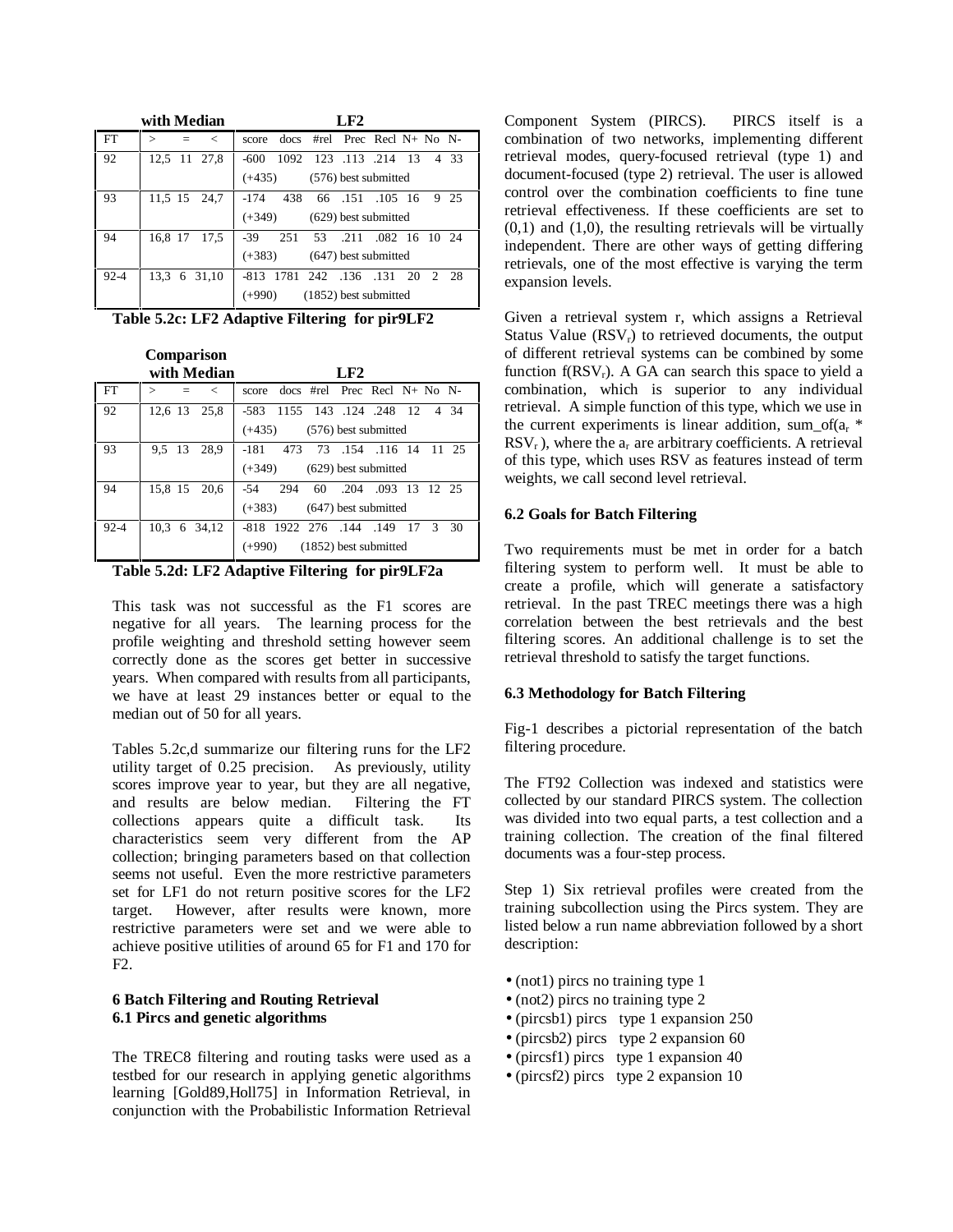Step 2) Using the six profiles perform retrievals on the FT92 test subcollection. Combination coefficients are computed via a genetic algorithm based learning program. The GA attempts to maximize the average uninterpolated precision.

Step 3) The six profiles are recreated, using the full FT92 Collection. Of course the profiles not1 and not2 are unchanged since the do not learn from relevant documents. The profiles retrieve documents from FT92 and combined using the coefficients from step1. A logistic regression translates the retrieval status values into a probability.

Step 4) The six profiles are now applied to the FT93-94 collection. They are combined using the combination coefficients and transformed by the logistic regression coefficients. The values above the threshold are selected for filtering.

#### **6.4 Selection of Filtering Threshold**

There are two reasonable ways to select the cutoff point. One method is to calculate retrieval status value for which the Fi measure yields the maximum. If this occurs at multiple values select one of them. The other is to use logistic regression to transform the retrieval status value into a probability and use the probability for the cutoff. We used the first method prior to TREC7 (and in adaptive filtering) the second since then. Translating the retrieval status value into a probability is also very useful for the user of the system.

Only 43 topics had relevant training documents and we did not submit documents for the other 7. The quality of the training document may not be very good since they were selected by ad-hoc systems. The routing and filtering systems make use of the available judged documents to perform automatic term expansion and training, and consequently uncover more relevant documents. At the TREC7 conference 3301 relevant documents were found for the AP89 collection, while before TREC7 only 1598 were known. Thus the density of relevant documents was over twice as much as was assumed previously. Looking back at TREC7 we observed, that for our filtering run a .25 threshold we would do better at the average of .159 probability and a median of .07, and for the .40 threshold with an average of .298 and a median of .22! Consequently we decided to set the threshold at .30 probability for F1 and .15 for F2. Documents were selected for 30 topics for F1 and for 33 for F2.

The run names for batch filtering documents submitted are pirc9BF1 and pirc9BF2.

#### **6.5 Batch Filtering Results**

Subsequently we discovered that our submitted result contained some FT92 documents caused by an incorrect retrieval file. After deleting the FT92 documents from the filtered files, we recomputed the revised scores. Table 6.1 shows the official and revised results.

| run               | ↘      |        |   |
|-------------------|--------|--------|---|
| Pirc9BF1 official | 19(7)  | 23(14) | 8 |
| Pirc9BF1 revised  | 25(10) | 20(16) | 5 |
| Pirc9BF2 official | 18(18) | 29(15) | 3 |
| Pirc9BF2 revised  | 27(22) | 21(16) | ာ |

**Table 6.1 Comparison of batch filtering results with median. Number in parenthesis is number of best values.** 

| Compare levels | $>$ , = , < | overall |
|----------------|-------------|---------|
| F1             |             |         |
| .30:40         | 12,12,8     | $+4$    |
| .30:35         | 8,17,7      | $+1$    |
| .30: .25       | 12,10,10    | $+2$    |
| .30:20         | 12,8,12     | 0       |
| .30:15         | 19,4,9      | $+10$   |
|                |             |         |
| F2             |             |         |
| .15: .25       | 17,6,9      | $+8$    |
| .15:20         | 14,10,8     | $+6$    |
| .15:12         | 13.10.9     | $+4$    |

**Table 6.2. Compare threshold levels for batch filtering.** 

| Threshold    | Score |
|--------------|-------|
| BF1          |       |
|              |       |
| .30 official | 295   |
| .40          | 395   |
| .35          | 395   |
| .30 revised  | 399   |
| .25          | 377   |
| .20          | 415   |
| .15          | 364   |
|              |       |
| BF2          |       |
|              |       |
| .15 official | 875   |
| .25          | 746   |
| .20          | 856   |
| .15 revised  | 940   |
| .12          | 964   |

**Table 6.3. Score at threshold level**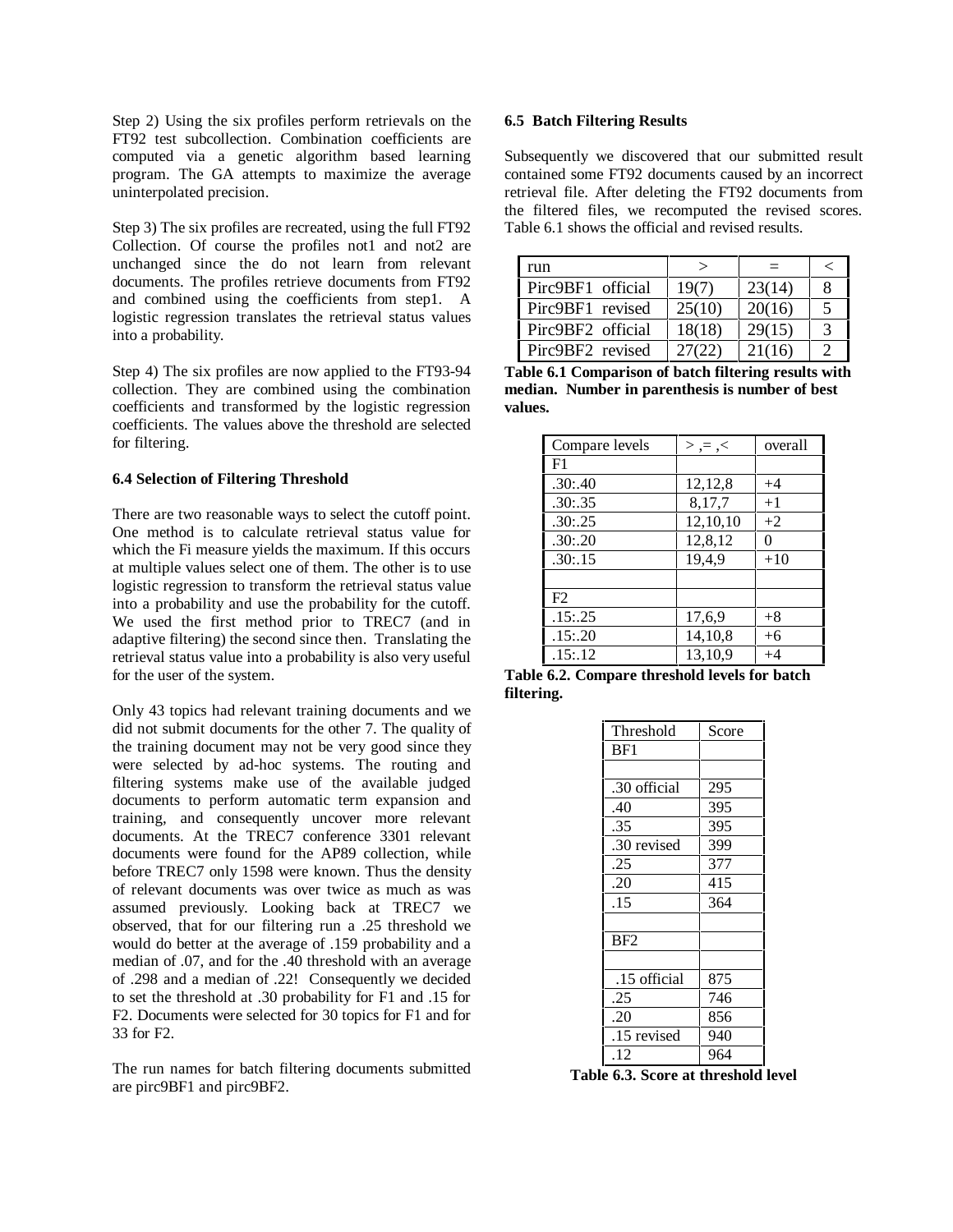We also compared the performance of our revised runs to other threshold levels. Table 6.2 is a query by query comparison and Table 6.3 shows the total score for various levels. It is apparent from the tables that the decision to use lower levels was justified.

# **7. Routing Track**

The focus of our routing runs is to experiment with our genetic algorithm combination of retrievals. The first run pirc9R1 combines 6 retrievals and the second pircs9R2 combines 8. The first submitted routing retrieval pirc9R1 was prepared the same way as the filtering retrieval. We created six profiles using the same expansion and training parameters as described earlier for filtering. They were combined using a GA attempting to maximize the average uninterpolated precision just as for filtering. We also used the same term statistics computed from the FT92 collection The difference is, that all the relevant documents from FT91 FT92 LA and FBIS were used for training.

For the pirc9R2, two more retrievals were added to the above six to generate the second submitted run. A pure ga based retrieval and a retrieval using backpropagation. For each topic 120 term were selected using our standard pircs system. To these we added 15 positive and 6 negative pairs. The ga optimizes the maximum likelihood measure, thus performing a logistic regression. The backpropagation neural network is a modified version of NevProp a publicly available c program maintained by Phil Goodman of the University of Nevada. No hidden nodes were used for the backpropagation training. In the past we did not have good results with these methods, but the diversity the produce usually enhances the combination.

### **Routing Retrieval Results**

| Run name |  |  |
|----------|--|--|
| Pirc9R1  |  |  |
| Pirc9R2  |  |  |

**Table 7.1 Comparison of routing results with median. Number in parenthesis is number of best values.** 

The combination Pirc9R1 performed well. The ga and np retrieval did not, and adding it to Pircs9R1 depressed the result. We plan to investigate the cause of this. One possibility is that all evaluated documents were used for training, but the terms added to the query were only based on the relevant documents. These terms may have been underrepresented in the evaluated nonrelevant documents and thus their weight was inflated.

Table 7.2 compares the individual components to the combined retrievals. Max is the hypothetical retrieval that could be achieved if the best retrieval for each query

| method              | avg    | % chg     | % chg        |  |
|---------------------|--------|-----------|--------------|--|
|                     |        | from not2 | from Pircsb1 |  |
| not1                | 0.2182 | 23.1%     | -47.3%       |  |
| not <sub>2</sub>    | 0.1773 | 0.0%      | $-57.2%$     |  |
| Pircsb1             | 0.4008 | 126.1%    | $-3.2%$      |  |
| Pircsf1             | 0.4140 | 133.5%    | 0.0%         |  |
| Pircsb <sub>2</sub> | 0.3297 | 86.0%     | $-20.4%$     |  |
| Pircsf <sub>2</sub> | 0.3273 | 84.6%     | $-20.9%$     |  |
|                     |        |           |              |  |
| max                 | 0.4670 | 163.4%    | 12.8%        |  |
|                     |        |           |              |  |
| Pirc9R1             | 0.4316 | 143.5%    | 4.3%         |  |
| Pirc9R2             | 0.3990 | 125.0%    | $-3.6%$      |  |

**Table 7.2 Individual retrieval results.**

|                 | Pircsb1           | pirc9R1 | $%$ chng |
|-----------------|-------------------|---------|----------|
| Rel_ret         | $\overline{1}214$ | 1203    | $-0.91%$ |
|                 |                   |         |          |
| at 0.00         | 0.7207            | 0.7380  | 2.40%    |
| at 0.10         | 0.6463            | 0.6801  | 5.23%    |
| at 0.20         | 0.5923            | 0.6245  | 5.44%    |
| at 0.30         | 0.5410            | 0.5737  | 6.04%    |
| at 0.40         | 0.5008            | 0.5132  | 2.48%    |
| at 0.50         | 0.4425            | 0.4539  | 2.58%    |
| at 0.60         | 0.3770            | 0.3941  | 4.54%    |
| at 0.70         | 0.3096            | 0.3315  | 7.07%    |
| at 0.80         | 0.2586            | 0.2679  | 3.60%    |
| at 0.90         | 0.1816            | 0.1917  | 5.56%    |
| at 1.00         | 0.1319            | 0.1425  | 8.04%    |
|                 |                   |         |          |
|                 | 0.4140            | 0.4316  | 4.25%    |
| Precision:      |                   |         |          |
| At 5 docs:      | 0.5080            | 0.4920  | $-3.15%$ |
| At<br>10 docs:  | 0.4020            | 0.428   | 6.47%    |
| At<br>15 docs:  | 0.3533            | 0.376   | 6.43%    |
| At<br>20 docs:  | 0.3190            | 0.328   | 2.82%    |
| At<br>30 docs:  | 0.2740            | 0.2747  | 0.26%    |
| At<br>100 docs: | 0.1462            | 0.1516  | 3.69%    |
| At<br>200 docs: | 0.0940            | 0.0941  | 0.11%    |
| At<br>500 docs: | 0.0456            | 0.045   | $-1.32%$ |
| At 1000 docs:   | 0.0243            | 0.0241  | $-0.82%$ |
|                 |                   |         |          |
| Exact:          | 0.3985            | 0.4168  | 4.59%    |

**Table 7.3 Routing Effectiveness Levels**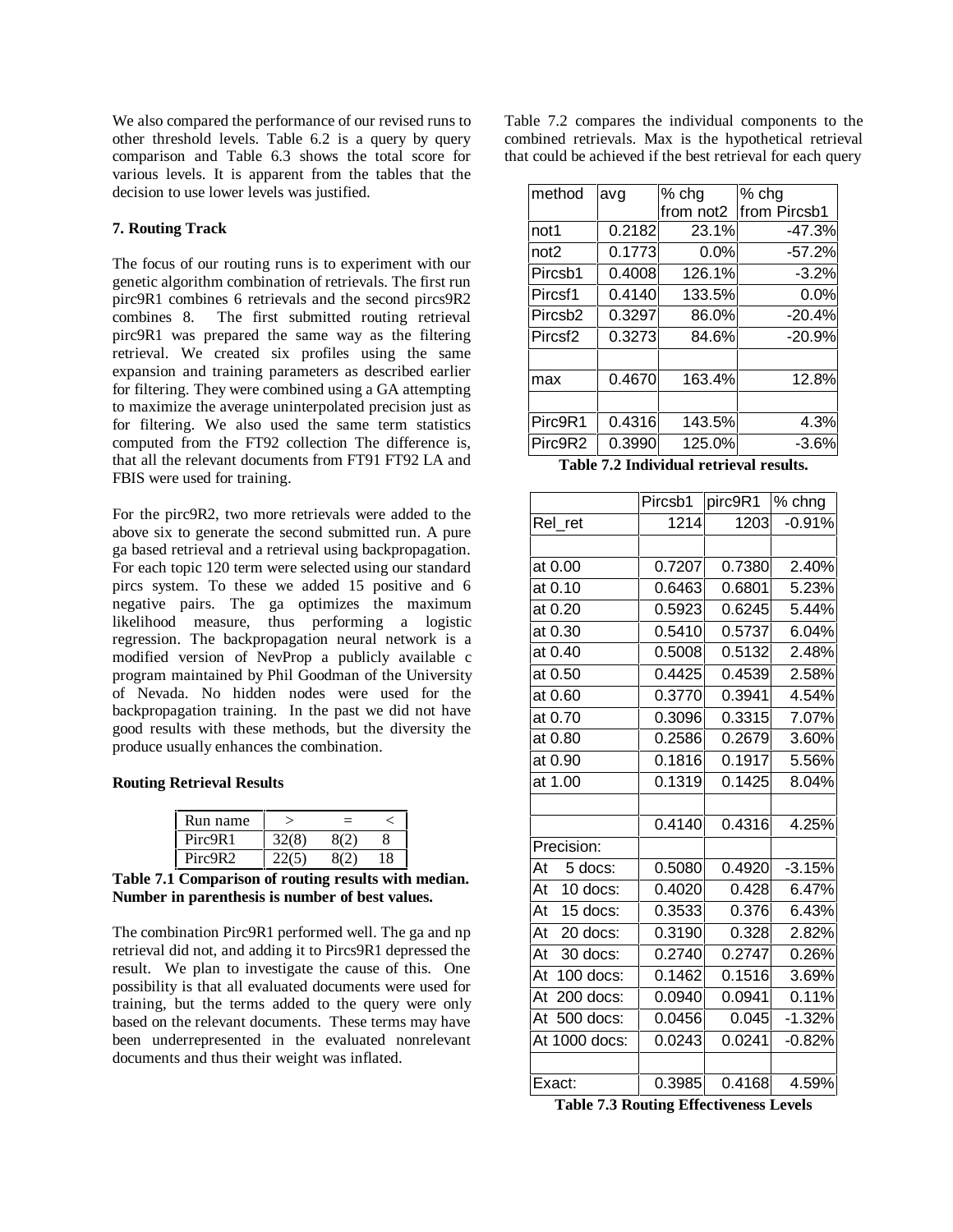was known. Pirc9R2 improved 4.3% over the best retrieval Pircsf1 but it did not reach the performance of max. Table 5.3 is a more detailed comparison of Pirc9R2 with the best performing individual retrieval Pircsf1.

# **8 Conclusion**

In TREC8 experiments we coninued to demonstrate that our PIRCS system consistently return competitive results. For ad-hoc retrieval, multiple techniques such as combination of retrieval lists (data fusion), collection enrichment and 2-stage pseudo-feedback all can cooperatively boost effectiveness to the best level. For query track, we showed the importance of term choices in query formulation. For adaptive filtering track, we showed that minimally storing only selected documents can enable us to do filtering and adaptive threshold setting. Our utility scores are negative possibly due to difficulties in acquiring training data for this FT collection. Batch filtering and routing continues to do well.

# **References**

| Gold89 | Goldberg, D. E. "Genetic Algorithms in Search"               |
|--------|--------------------------------------------------------------|
|        | Optimization & Machine Learning" Addison-                    |
|        | <b>Wesley 1989.</b>                                          |
| HiKr99 | Hiemstra, D & Kraajj, W. "Twenty-One at TREC-7:              |
|        | Ad-hoc and Cross-Language Track" In: NIST                    |
|        | Special publication 500-242. pp.227-238, 1999.               |
| Holl75 | Holland, J.H. Adaptation in Natural and Artificial           |
|        | Systems; University of Michigan Press: Ann Arbor,            |
|        | MI, 1975.                                                    |
| KwCh98 | Kwok, K.L. & Chan, M. "Improving Two-Stage Ad-               |
|        | Hoc Retrieval for Short Queries". In: Proc. 21 <sup>st</sup> |
|        | SIGIR'98Conference. pp.250-256, 1998.                        |
| KwGL95 | Kwok, K.L, Grunfeld, L & Lewis, D.D. "TREC-3                 |
|        | Ad-hoc, Routing Retrieval and Thresholding                   |
|        | Experiments using PIRCS" In: NIST Special                    |
|        | Publication 500-225. pp.247-255.                             |
| Kwok95 | Kwok, K.L. " A Network Approach to Probabilistic             |
|        | Information Retrieval". Journal ACM Transactions             |
|        | on Information Systems. Volume 13, pp.324-353                |
|        | 1995                                                         |
| VoHa99 | Voorhees, E.M & Harman, D.K. Overview of the                 |
|        | Seventh Text REtrieval Conference (TREC-7). In:              |
|        | NIST Special Publication 500-242. pp.1-23; 1999.             |
|        |                                                              |